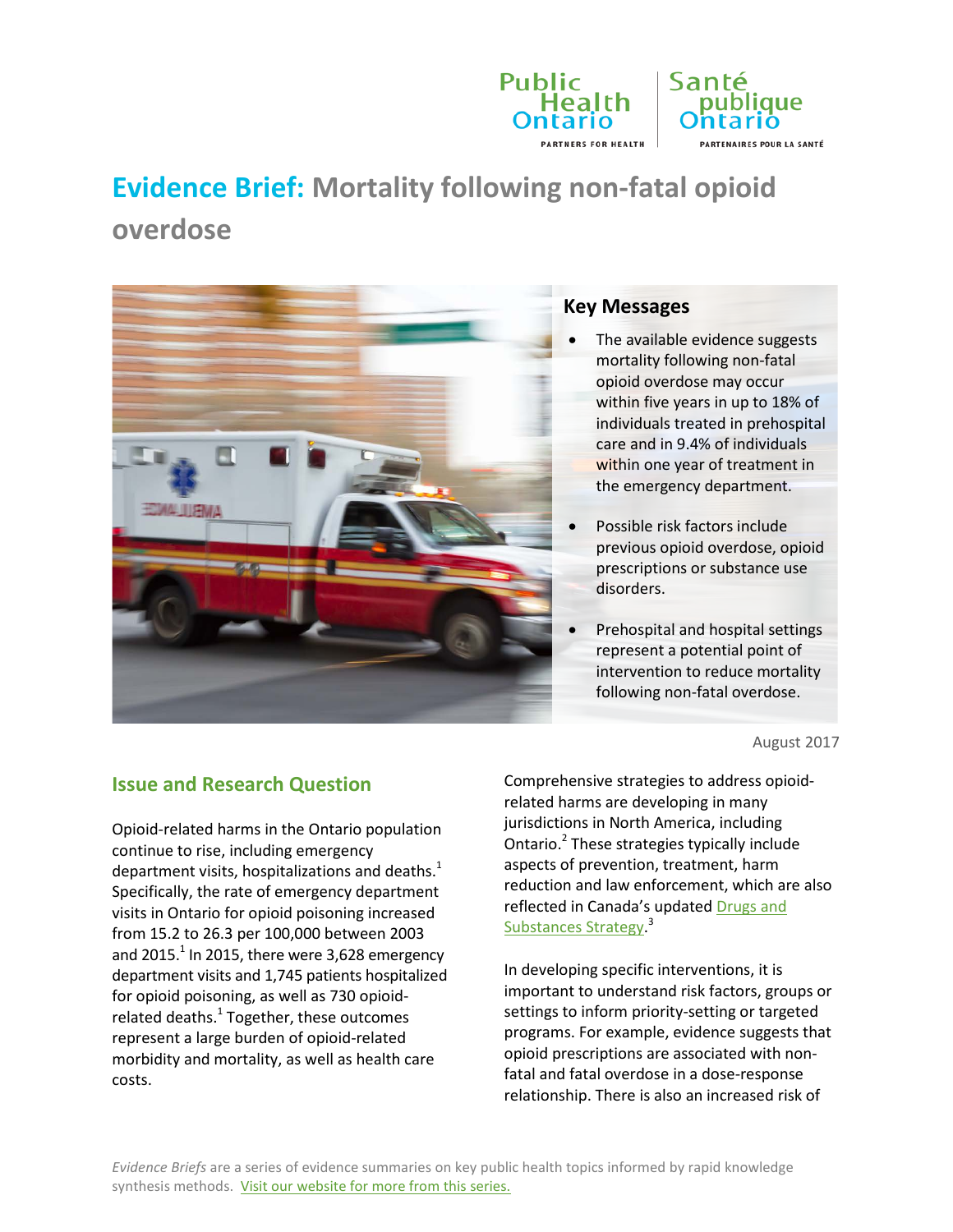non-fatal and fatal overdose among patients on opioid therapy who have concurrent psychiatric disorders or substance use disorders.<sup>4</sup> New opioid guidelines in Canada aim to reduce risks related to prescribing.<sup>4</sup>

Furthermore, the curren[t American Heart](http://circ.ahajournals.org/content/132/18_suppl_2/S501)  [Association Guidelines](http://circ.ahajournals.org/content/132/18_suppl_2/S501) outlines specific groups of people who may benefit from access to overdose education and naloxone training due to higher risk of experiencing or witnessing an overdose. <sup>5</sup> For example, the guidelines lists people who have presented for emergency care for opioid overdose. In addition, the guidelines list other groups, such as people enrolled in opioid dependence treatment programs and patients on opioid therapy with additional risk factors for adverse events.

The scope of the literature specifically on the risk of mortality after non-fatal overdose has not been well-characterized previously. A nonsystematic narrative review of prehospital treat-and-release policies among patients with opioid overdose found five relevant studies.<sup>6</sup> These studies included patients with opioid overdose treated by paramedics, emergency medical technicians or other prehospital care providers (hereafter referred to as "paramedics") and who refused transport to hospital. The authors found three patients in a pooled total of 3875 died of rebound overdose during shortterm follow-up. One recent study suggested an incidence of 9% all-cause mortality within one year among patients seen in the emergency department for opioid overdose.<sup>7</sup>

There is a gap in understanding the current breadth of the literature on mortality, including risk factors, among patients with non-fatal opioid overdose treated in various settings and followed for longer periods.

Given the potential for intervention in settings that have contact with people who experience non-fatal overdose, we sought to review the published literature on mortality following nonfatal overdose and associated risk factors.

This Evidence Brief asks: *What is the incidence of, and risk factors for, opioid-related and all-cause mortality at any time point following a non-fatal opioid overdose?*

#### **Methods**

The evidence base for this Evidence Brief consists of a review of the published literature. The detailed search strategy is available from PHO on request.

PHO Library Services conducted a database search on March 14, 2017 in line with a peerreviewed search strategy. Two databases were searched (Ovid MEDLINE and Embase) using relevant search criteria (subject terms, key words, English language, from 2006 to 2017). Search terms included those related to opioids (e.g., "Analgesics, Opioid") and non-fatal or fatal overdose (e.g., "drug overdose"). Duplicate references were removed by the library staff.

Studies were eligible if they were written in the English language, represented primary data or a systematic search and synthesis of the literature, and reported on adults with non-fatal opioid overdose, poisoning or toxicity (by any definition in the article, including self-reported, attended by paramedics or treated in a health care setting). We included studies with or without a comparison group. Outcomes of interest were opioid-related or all-cause mortality within any time period after non-fatal opioid overdose or associated risk factors.

Title and abstracts were screened for eligibility by two reviewers using standardized criteria and discrepancies were resolved by consensus. For articles potentially eligible on title and abstract screening, full text articles were retrieved and two reviewers assessed each article using the same eligibility criteria and consensus process for discrepancies.

For included articles, relevant information was extracted from each article by one reviewer. A second reviewer independently verified the data on just under half (n=6) of the included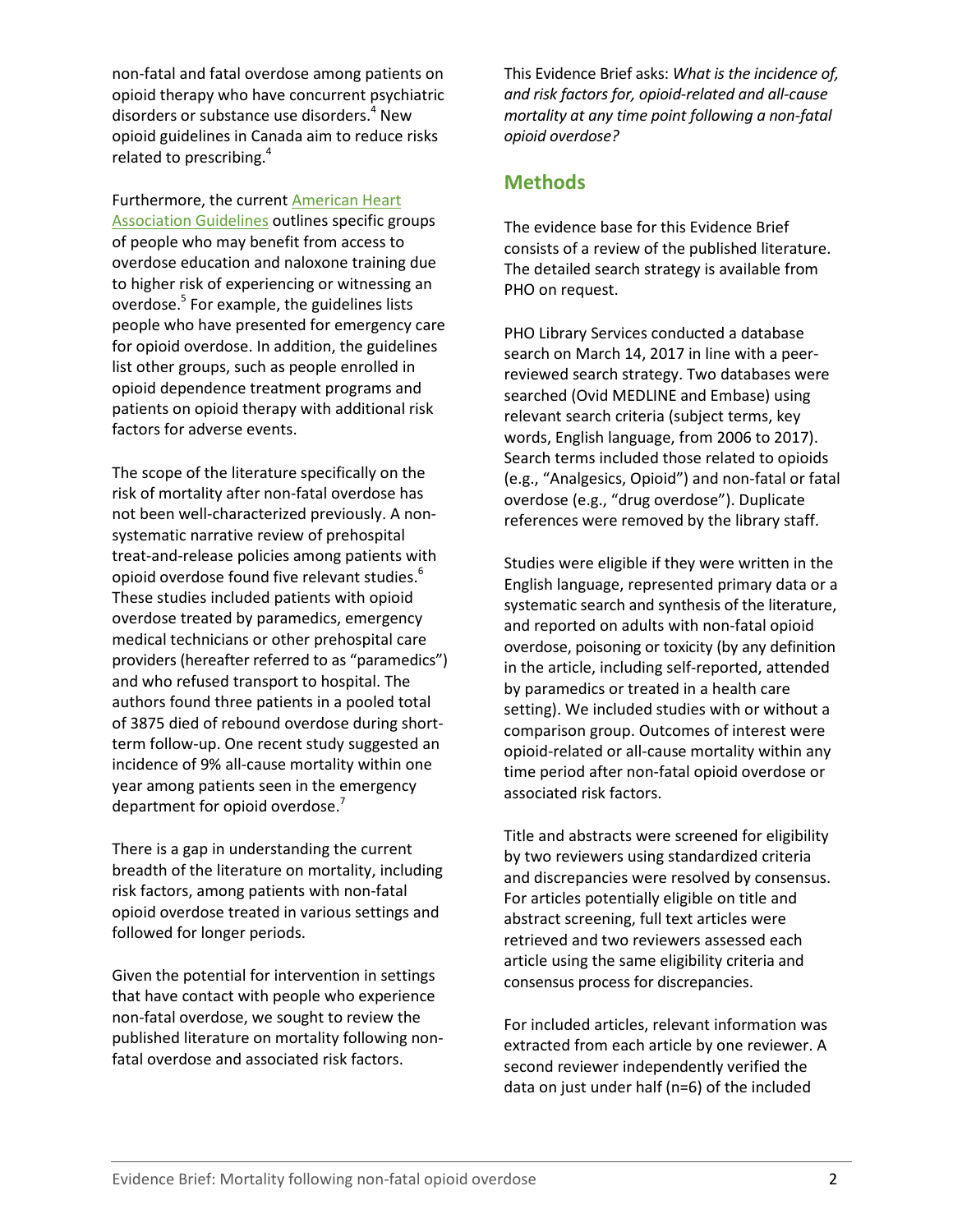articles and compared results with the other reviewer for reliability.

Two reviewers independently conducted quality appraisal selecting the appropriate tool for each included article based on the study design. Quality appraisal and tool selection was guided by the PHO Library Services Meta Quality Appraisal Tool (MetaQAT)<sup>8</sup> with advice from PHO's Knowledge Synthesis Services unit— Health Promotion, Chronic Disease and Injury Prevention (HPCDIP). Discrepancies in quality appraisal outcomes between the reviewers were resolved by consensus. More information on quality appraisal is available upon request.

# **Main Findings**

The search of the published literature identified 1990 articles, from which 64 unique articles met inclusion criteria on title and abstract screening. On full text review, a total of 14 primary studies were relevant to our Evidence Brief objectives.

The quality ratings for the articles were appraised as  $6/9$  for one study,  $9$  as 7/9 for five studies,  $10^{-14}$  as 8/9 for five studies,  $7,15-18$  and as 9/9 for three studies $19-21$  using the Newcastle-Ottawa Quality Assessment Scale (NOS) for cohort studies.<sup>22</sup>

Below we summarize our findings organized by the setting where individuals were treated for a non-fatal opioid overdose. For findings where the setting was not specified or the overdose was not treated by a healthcare professional (e.g., reported on a survey), we have classified the setting as a general community setting.

#### **Community setting**

Two studies reported on mortality and risk factors among cohorts of people who use drugs in the community (adults or youth), with mortality rates ranging from 6.4 to 9.1 per 1000 person years. 16,20 Darke et. al. found 5% (31/651) of people using heroin in a cohort study died during follow-up between 2001 to2009, at a rate of 6.4 per 1000 person years. $^{20}$  Among these deaths, 68% were related to overdose involving heroin (confirmed by personal communication with author).<sup>20</sup> The only significant correlate with all-cause mortality was history of heroin overdose prior to baseline. Similarly, among youth (under 30 years) with injection drug use, the death rate was 9.1 per 1000 person years (38/644), and was associated with heroin use most days in the past month but not associated with past heroin overdose.<sup>16</sup>

#### **Prehospital setting**

There were four studies that reported on mortality among patients treated in a prehospital setting for opioid overdose $9,11,14,21$ and three other studies that reported on mortality among related patient groups (such as drug-poisoning, heroin overdose, people with injection drug use).<sup>10,13,18</sup> Within these eight studies, one included patients who were not transported to hospital for further care, $^{14}$  five included a combination of patients who were or were not transported,<sup>9-11,13,21</sup> and one did not describe whether patients were transported after being treated.<sup>18</sup>

Among patients with opioid overdose, three studies reported on mortality after 48 hours,<sup>9,11,14</sup> and all-cause mortality ranged from 0%  $(0/552)^{14}$  to 1.4% (12/863) when those who died on scene were excluded (including patients who were hospitalized or released on scene).<sup>11</sup> Wampler et. al. further studied 30-day mortality and found  $1.6\%$  (9/552) died.<sup>14</sup> One study included information on cause of death, and found 1 in 18 deaths within 48 hours was by suicide.<sup>9</sup> Wichman et. al. tested associations of various factors with 48 hour mortality and found that previous opioid overdose was not significantly associated. $^{11}$  The other two articles did not analyze risk factors.<sup>9,14</sup>

In follow-up of 2045 patients with drug poisoning seen in ambulance, outpatient or hospital settings, 14% died within five years (2% by suicide), and 1.4% (4/285) of deaths occurred within one week. <sup>10</sup> Among those with opioid as the main toxic agent, 18% (92/503) died within five years. $^{10}$  A factor that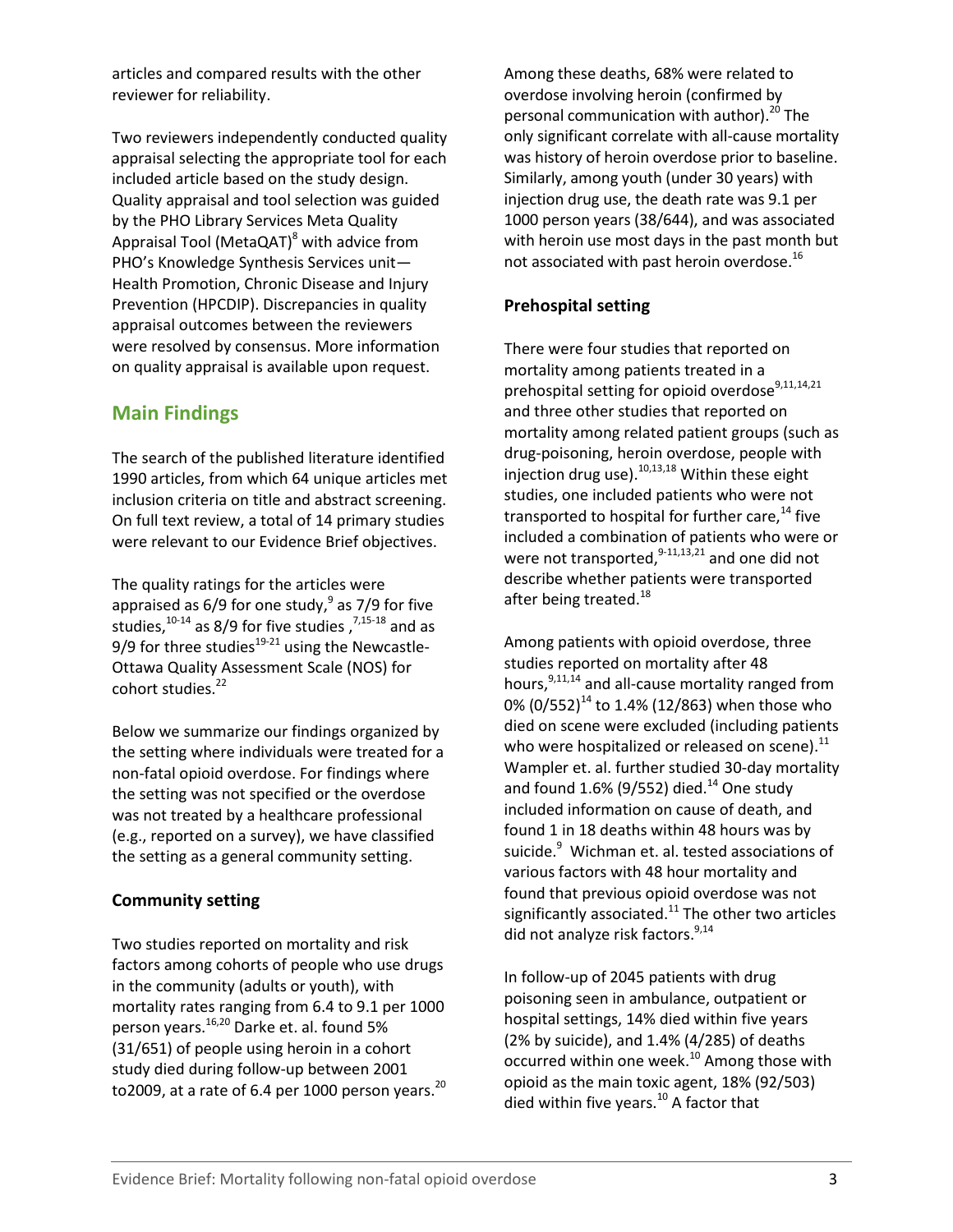significantly predicted death in the cohort in the multivariate Cox regression analysis was having opioids as the main agent for previous non-fatal drug poisoning [Hazard Ratio (HR) 2.3, Confidence Interval (CI) 1.6-3], in addition to older age (continuous variable) and male sex.<sup>10</sup>

Within 12 hours of receiving naloxone for treatment of heroin overdose, 0% (0/145) patients died.<sup>13</sup> Another study reported on follow-up of people treated for heroin or opioid overdose and found an overdose mortality rate of 1.2 per 100 person years (164/4884, mean follow-up 2.2 years) (defined as accidental or intentional drug/ toxic substance poisoning as primary or secondary cause of death).<sup>18</sup> Having been attended by paramedics for multiple nonfatal heroin overdoses was associated with increased mortality risk [two previous overdoses Adjusted Hazard Ratio (AHR) 3.71, 95%CI 2.54-5.45; >2 previous overdoses AHR 7.38, 95%CI 4.81-11.31].<sup>18</sup>

#### **Emergency department setting**

Two studies reported on one-year all-cause mortality among patients that were treated for opioid overdose in an emergency department  $(ED).$ <sup>7,19</sup> Boscarino et. al. found a 9.4% (191/2039) all-cause mortality within one year. $^7$ This study did not have additional information on cause of death or test associations between multiple non-fatal overdoses and subsequent death. <sup>7</sup> Variables significantly associated with one-year mortality included receiving nine or more opioid prescription orders prior to nonfatal overdose versus none (OR 2.29, 95%CI 1.48-4.22) and substance use disorders prior to non-fatal overdose (OR 2.85, 95%CI 1.42-5.76).<sup>7</sup>

The study by Hasegawa et. al. reported only on in-hospital mortality among a cohort of 19,831 patients as a secondary outcome and did not use other sources of data to determine whether the person was still alive.<sup>19</sup> This study found 1.1% one-year in-hospital mortality (95%CI 1.0- 1.3%), with 90% occurring at the same visit as the overdose. There was a significant association between male sex and cancer and no association with frequent ED visits.<sup>19</sup> This study was one of

two identified that collected data on whether the non-fatal overdose was intentional or unintentional and found 38% (95% CI, 37.3%- 38.7%) of the cohort had at least one intentional opioid overdose.

Two other studies reported on mortality following emergency department visits among patient groups defined by drug poisoning or heroin overdose, rather than opioid overdose. One reported on patients with drug poisoning in general (including opioid poisoning) and found 0.1% (2/1731) died in the first week after discharge, both from new opioid poisoning.<sup>15</sup> Among the total group of all individuals with drug poisoning, 6% were classified as a suicide attempt.<sup>15</sup> The other study, reported on patients seen for heroin overdose and found 5.4% (12/224) died within five years (5/12 deaths were opioid-related).<sup>17</sup>

#### **Hospital setting**

We did not identify any articles that described mortality following non-fatal opioid overdose admitted to hospital.

#### **Intensive care setting**

Among 21 patients admitted to intensive care units (ICU) for drug poisoning involving opioids, five died in ICU and 25% (4/16) of those discharged alive had died within the follow-up period (median follow-up 31 months).<sup>12</sup>

# **Discussion and Conclusions**

Our review found a small body of literature with a wide range of mortality estimates among patients treated for opioid overdose in various settings. Studies also varied substantially in the population included and how overdose was defined.

The estimates ranged from 0% within 48 hours of prehospital care to 25% (4/16) all-cause mortality within a median 31 months after discharge from ICU from drug poisoning involving opioids. Yearly estimates from various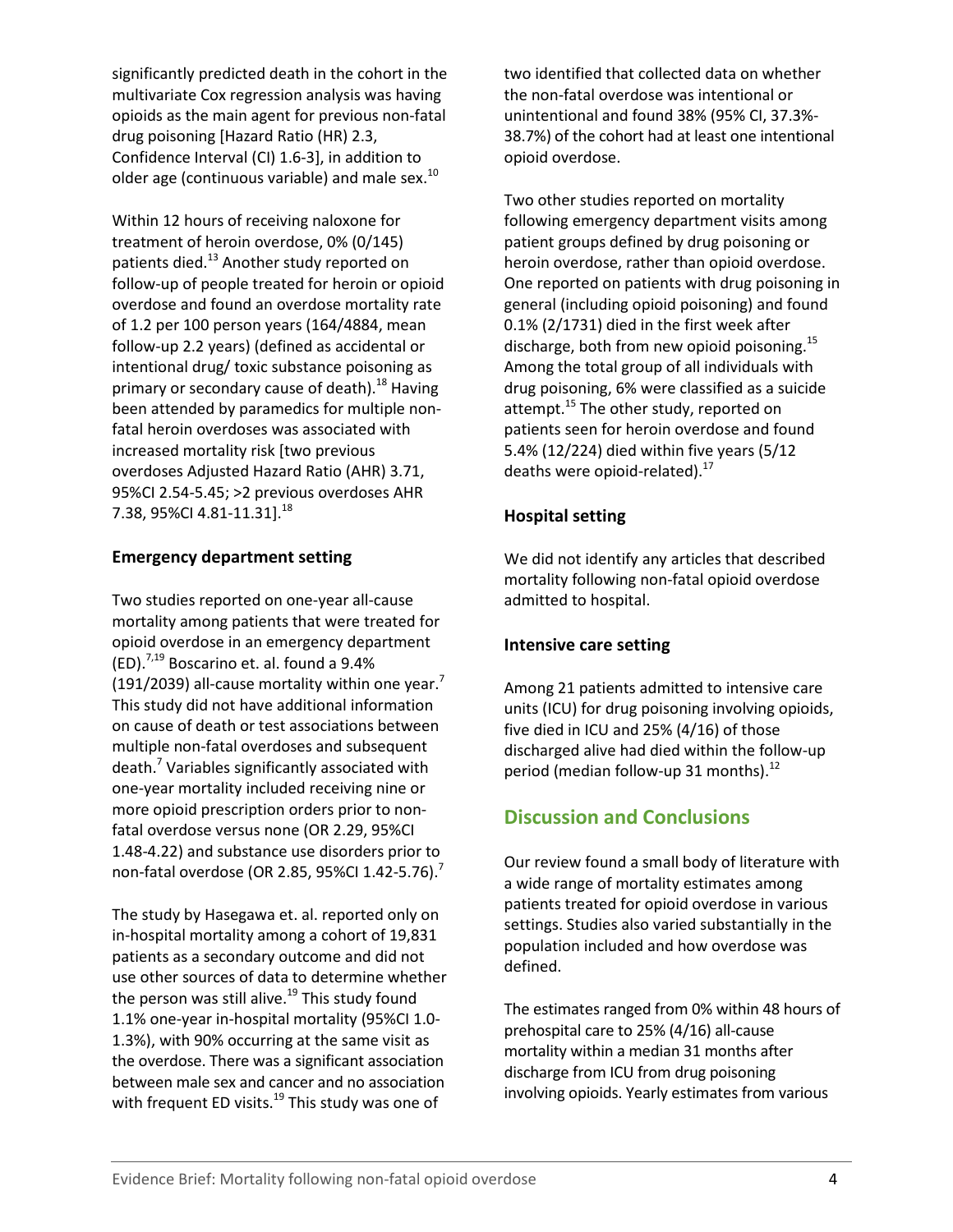settings were found among three studies.<sup>7,18,21</sup> These ranged from 1.2% for mortality from intentional or unintentional drug poisoning $^{18}$  to 18% all-cause mortality for opioid overdose seen in the prehospital setting, $^{21}$  with an estimate of 9.4% following opioid overdose seen in emergency departments falling between these values.<sup>7</sup> An estimated five-year mortality after heroin overdose seen in emergency departments was 5.4% in one study.<sup>17</sup> In comparison, a recent study found a 6% one-year mortality among a large cohort of over 4,000 acute myocardial infarction patients followed between 2005 and 2008 among 24 US hospitals.<sup>23</sup>

Risk factors associated with mortality in relevant community-based cohorts included history of opioid overdose in one study (cohort of people with heroin use), $^{20}$  but no significant association was found in another study (cohort of youth with injection drug use).<sup>16</sup>

Among patients treated for opioid overdose in various settings, risk factors for mortality included previous episodes of opioid overdose (significant in two studies for all-cause mortality), $^{21}$  and overdose mortality; $^{18}$  and not significant in one study for all-cause mortality. $^{11}$ 

Risk factors for all-cause mortality after opioid overdose treated in emergency department also included multiple opioid prescriptions and substance use disorders.<sup>7</sup> Among patients with drug poisoning seen in the emergency department, non-fatal overdose involving opioids was associated with higher risk of fiveyear mortality in comparison with other drug poisonings. 10

Overall, we conclude that the available literature suggested an elevated risk of oneyear mortality among patients following nonfatal opioid overdose treated in a prehospital or hospital setting. Possible risk factors included previous opioid overdose, opioid prescriptions or substance use disorders. More research is needed to understand the magnitude and the risks for death following non-fatal overdose, to understand opportunities for effective intervention.

# **Implications for Practice**

The best available evidence on the incidence of mortality following non-fatal opioid overdose indicates up to 18% of individuals seen in prehospital care may die within five years or 9.4% seen in the emergency department may die in the following year.

There is a need to identify effective points of intervention to reduce mortality following nonfatal overdose.

#### **Limitations**

Limitations of our review include the search limits to review only the English language literature in the past ten years. We conducted a rapid review rather than a full systematic review of the literature. The search results were challenging to synthesize, as the definitions of non-fatal opioid overdose and classification of mortality outcomes varied widely and were often not described clearly.

# **References**

1. Ontairo Agency for Health Protection and Promotoin (Public Health Ontario). Opioidrelated morbidity and mortality in Ontario [Internet]. Toronto, ON: Queen's Printer for Ontario; c2017 [cited 2017 Jun 7]. Available from:

[http://www.publichealthontario.ca/en/DataAn](http://www.publichealthontario.ca/en/DataAndAnalytics/Pages/Opioid.aspx) [dAnalytics/Pages/Opioid.aspx](http://www.publichealthontario.ca/en/DataAndAnalytics/Pages/Opioid.aspx)

2. Ontario. Ministry of Health and Long-Term Care. Strategy to prevent opioid addiction and overdose [Internet]. Toronto, ON: Queen's Printer for Ontario; 2016 [updated 2016 Oct 12; cited 2017 Jun 7]. Available from: [https://news.ontario.ca/mohltc/en/2016/10/str](https://news.ontario.ca/mohltc/en/2016/10/strategy-to-prevent-opioid-addiction-and-overdose.html) [ategy-to-prevent-opioid-addiction-and](https://news.ontario.ca/mohltc/en/2016/10/strategy-to-prevent-opioid-addiction-and-overdose.html)[overdose.html](https://news.ontario.ca/mohltc/en/2016/10/strategy-to-prevent-opioid-addiction-and-overdose.html)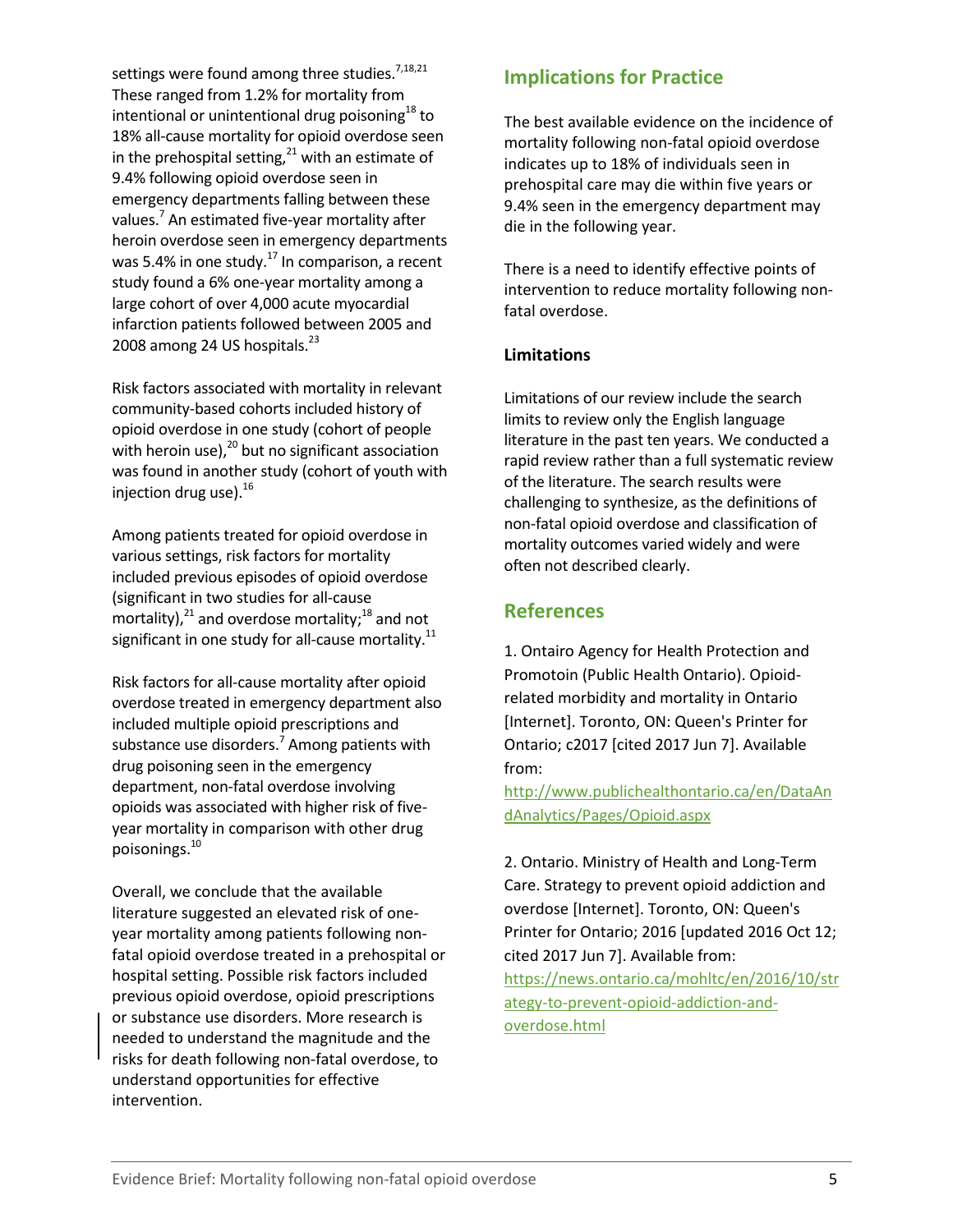3. Health Canada. Canadian drugs and substances strategy [Internet]. Ottawa, ON: Government of Canada; 2016 [updated 2016 Dec 12; cited 2017 Jun 7]. Available from: [http://www.healthycanadians.gc.ca/publication](http://www.healthycanadians.gc.ca/publications/healthy-living-vie-saine/drugs-substances-strategy-2016-strategie-drogues-autre-substances/index-eng.php?_ga=2.54585579.1569716022.1496249011-257614595.1489156139) [s/healthy-living-vie-saine/drugs-substances](http://www.healthycanadians.gc.ca/publications/healthy-living-vie-saine/drugs-substances-strategy-2016-strategie-drogues-autre-substances/index-eng.php?_ga=2.54585579.1569716022.1496249011-257614595.1489156139)[strategy-2016-strategie-drogues-autre](http://www.healthycanadians.gc.ca/publications/healthy-living-vie-saine/drugs-substances-strategy-2016-strategie-drogues-autre-substances/index-eng.php?_ga=2.54585579.1569716022.1496249011-257614595.1489156139)[substances/index](http://www.healthycanadians.gc.ca/publications/healthy-living-vie-saine/drugs-substances-strategy-2016-strategie-drogues-autre-substances/index-eng.php?_ga=2.54585579.1569716022.1496249011-257614595.1489156139)[eng.php?\\_ga=2.54585579.1569716022.149624](http://www.healthycanadians.gc.ca/publications/healthy-living-vie-saine/drugs-substances-strategy-2016-strategie-drogues-autre-substances/index-eng.php?_ga=2.54585579.1569716022.1496249011-257614595.1489156139) [9011-257614595.1489156139](http://www.healthycanadians.gc.ca/publications/healthy-living-vie-saine/drugs-substances-strategy-2016-strategie-drogues-autre-substances/index-eng.php?_ga=2.54585579.1569716022.1496249011-257614595.1489156139)

4. Busse J, editor. The 2017 Canadian guideline for opioids for chronic non-cancer pain [Internet]. Hamilton, ON: National Pain Center; 2017 [cited 2017 Jul 26]. Available from: [http://nationalpaincentre.mcmaster.ca/docum](http://nationalpaincentre.mcmaster.ca/documents/Opioid%20GL%20for%20CMAJ_01may2017.pdf) [ents/Opioid%20GL%20for%20CMAJ\\_01may201](http://nationalpaincentre.mcmaster.ca/documents/Opioid%20GL%20for%20CMAJ_01may2017.pdf) [7.pdf](http://nationalpaincentre.mcmaster.ca/documents/Opioid%20GL%20for%20CMAJ_01may2017.pdf)

5. Lavonas EJ, Drennan IR, Gabrielli A, Heffner AC, Hoyte CO, Orkin AM, et al. Part 10: Special circumstances of resuscitation: 2015 American Heart Association Guidelines Update for cardiopulmonary resuscitation and emergency cardiovascular care. Circulation. 2015;132(18):501-18. Available from: [http://circ.ahajournals.org/content/132/18\\_sup](http://circ.ahajournals.org/content/132/18_suppl_2/S501.full) [pl\\_2/S501.full](http://circ.ahajournals.org/content/132/18_suppl_2/S501.full)

6. Kolinsky D, Keim SM, Cohn BG, Schwarz ES, Yealy DM. Is a prehospital treat and release protocol for opioid overdose safe? J Emerg Med. 2017;52:52-8.

7. Boscarino JA, Kirchner HL, Pitcavage JM, Nadipelli VR, Ronquest NA, Fitzpatrick MH, et al. Factors associated with opioid overdose: a 10 year retrospective study of patients in a large integrated health care system. Subst Abuse Rehabil. 2016;7:131-41. Available from: [https://www.dovepress.com/factors](https://www.dovepress.com/factors-associated-with-opioid-overdose-a-10-year-retrospective-study--peer-reviewed-fulltext-article-SAR)[associated-with-opioid-overdose-a-10-year](https://www.dovepress.com/factors-associated-with-opioid-overdose-a-10-year-retrospective-study--peer-reviewed-fulltext-article-SAR)[retrospective-study--peer-reviewed-fulltext](https://www.dovepress.com/factors-associated-with-opioid-overdose-a-10-year-retrospective-study--peer-reviewed-fulltext-article-SAR)[article-SAR](https://www.dovepress.com/factors-associated-with-opioid-overdose-a-10-year-retrospective-study--peer-reviewed-fulltext-article-SAR)

8. Rosella L, Bowman C, Pach B, Morgan S, Fitzpatrick T, Goel V. The development and validation of a meta-tool for quality appraisal of public health evidence: Meta Quality Appraisal Tool (MetaQAT). Public Health. 2016;136:57-65. Available from:

[http://www.sciencedirect.com/science/article/](http://www.sciencedirect.com/science/article/pii/S0033350615004370) [pii/S0033350615004370](http://www.sciencedirect.com/science/article/pii/S0033350615004370)

9. Rudolph SS, Jehu G, Nielsen SL, Nielsen K, Siersma V, Rasmussen LS. Prehospital treatment of opioid overdose in Copenhagen—is it safe to discharge on-scene? Resuscitation. 2011;82(11):1414-8.

10. Lund C, Bjornaas MA, Sandvik L, Ekeberg O, Jacobsen D, Hovda KE. Five-year mortality after acute poisoning treated in ambulances, an emergency outpatient clinic and hospitals in Oslo. Scand J Trauma Resusc Emerg Med. 2013;21(65). Available from: [https://sjtrem.biomedcentral.com/articles/10.1](https://sjtrem.biomedcentral.com/articles/10.1186/1757-7241-21-65) [186/1757-7241-21-65](https://sjtrem.biomedcentral.com/articles/10.1186/1757-7241-21-65)

11. Wichmann S, Nielsen SL, Siersma VD, Rasmussen LS. Risk factors for 48-hours mortality after prehospital treatment of opiod overdose. Emerg Med J. 2013;30:223-5.

12. O'Brien BP, Murphy D, Conrick-Martin I, Marsh B. The functional outcome and recovery of patients admitted to an intensive care unit following drug overdose: a follow-up study. Anaesth Intensive Care. 2009;37(5):802-6.

13. Boyd JJ, Kuisma MJ, Alaspaa AO, Vuori E, Repo JV, Randell TT. Recurrent opioid toxicity after pre-hospital care of presumed heroin overdose patients. Acta Anaesthesiol Scand. 2006;50:1266-70.

14. Wampler DA, Molina DK, McManus J, Laws P, Manifold CA. No deaths associated with patient refusal of transport after naloxone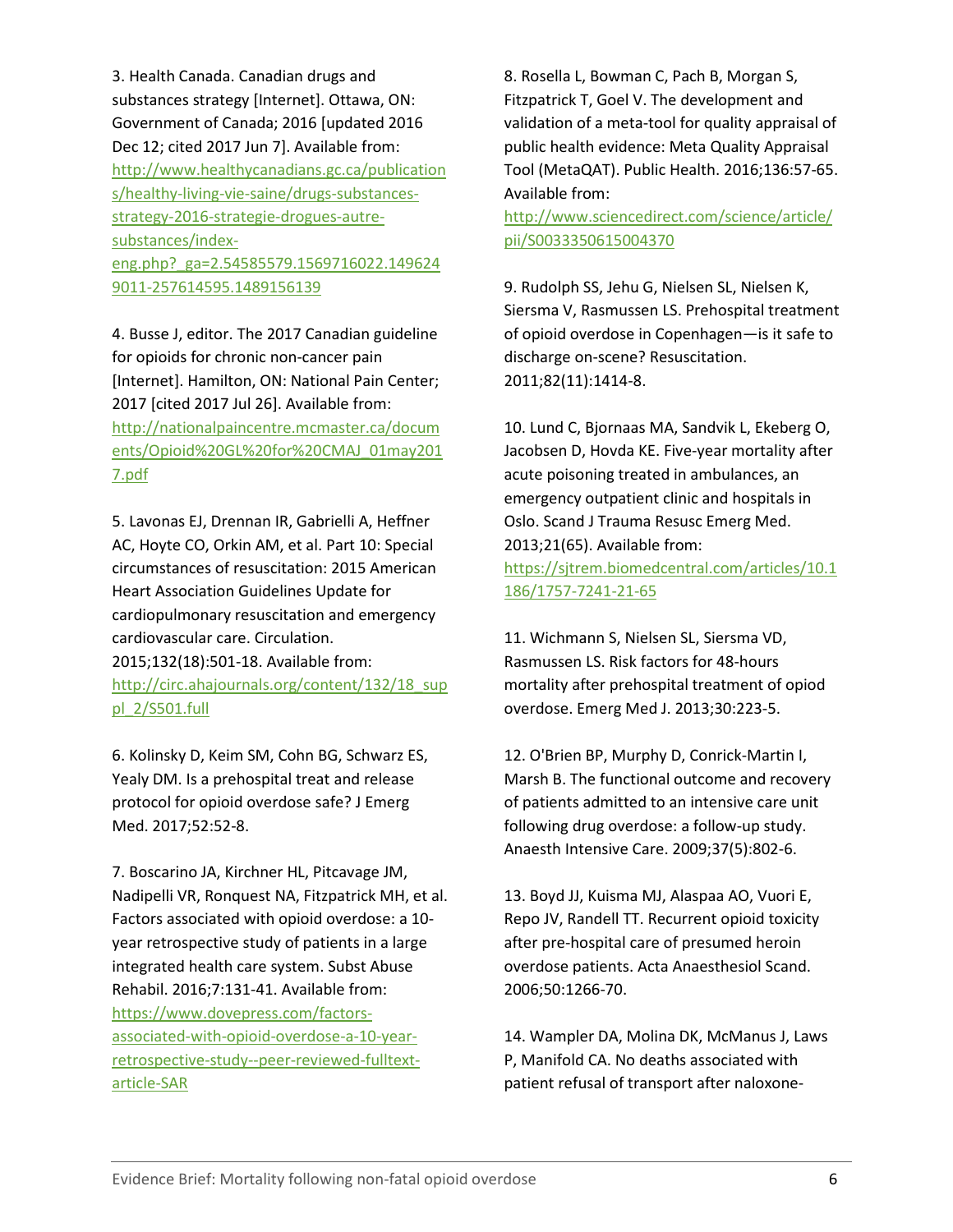reversed opioid overdose. Prehosp Emerg Care. 2011;15(3):320-4.

15. Vallersnes OM, Jacobsen D, Ekeberg Ø, Brekke M. Outpatient treatment of acute poisoning by substances of abuse: a prospective observational cohort study. Scand J Trauma Resusc Emerg Med. 2016;24(76). Available from:

[https://sjtrem.biomedcentral.com/articles/10.1](https://sjtrem.biomedcentral.com/articles/10.1186/s13049-016-0268-6) [186/s13049-016-0268-6](https://sjtrem.biomedcentral.com/articles/10.1186/s13049-016-0268-6)

16. Evans JL, Tsui JI, Hahn JA, Davidson PJ, Paula J. Lum PJ, Page K. Mortality among young injection drug users in San Francisco: a 10-year follow-up of the UFO study. Am J Epidemiol. 2012;175:302-8. Available from: https://academic.oup.com/aje/article/175/4/30 2/116834/Mortality-Among-Young-Injection-Drug-Users-in-San

17. Fatovich DM, Bartu A, Davis G, Atrie J, Daly FF. Morbidity associated with heroin overdose presentations to an emergency department: A 10-year record linkage study. Emerg Med Australas. 2010;22:240-5.

18. Stoove MA, Dietze PM, Jolley D. Overdose deaths following previous non-fatal heroin overdose: record linkage of ambulance attendance and death registry data. Drug Alcohol Rev. 2009;28:347-52.

19. Hasegawa K, Brown DFM, Tsugawa Y, Camargo CA. Epidemiology of emergency department visits for opioid overdose: a population-based study. Mayo Clin Proc. 2014;89(4):462-71.

20. Darke S, Mills KL, Ross J, Teesson M. Rates and correlates of mortality amongst heroin users: findings from the Australian treatment outcome study (ATOS), 2001-2009. Drug Alcohol Depend. 2011;115(3):190-5.

21. Nielsen K, Nielsen SL, Siersma V, Rasmussen LS. Treatment of opioid overdose in a physicianbased prehospital EMS: frequency and longterm prognosis. Resuscitation. 2011;82(11):1410-3.

22. Wells GA, Shea B, O'Connell D, Peterson J, Welch V, Losos M, et al. The Newcastle-Ottawa Scale (NOS) for assessing the quality of nonrandomised studies in meta-analyses. [Internet]. Ottawa, ON: Ottawa Hospital Research Institute; c2014 [cited 2016 Nov 28]. Available from:

[http://www.ohri.ca/programs/clinical\\_epidemi](http://www.ohri.ca/programs/clinical_epidemiology/oxford.asp) [ology/oxford.asp](http://www.ohri.ca/programs/clinical_epidemiology/oxford.asp)

23. Smolderen KG, Buchanan DM, Gosch K, Whooley M, Chan PS, Vaccarino V, et al. Depression treatment and 1-year mortality after acute myocardial infarction:insights from the TRIUMPH registry (Translational Research Investigating Underlying Disparities in Acute Myocardial Infarction Patients' Health Status). Circulation. 2017;135(18):1681-9.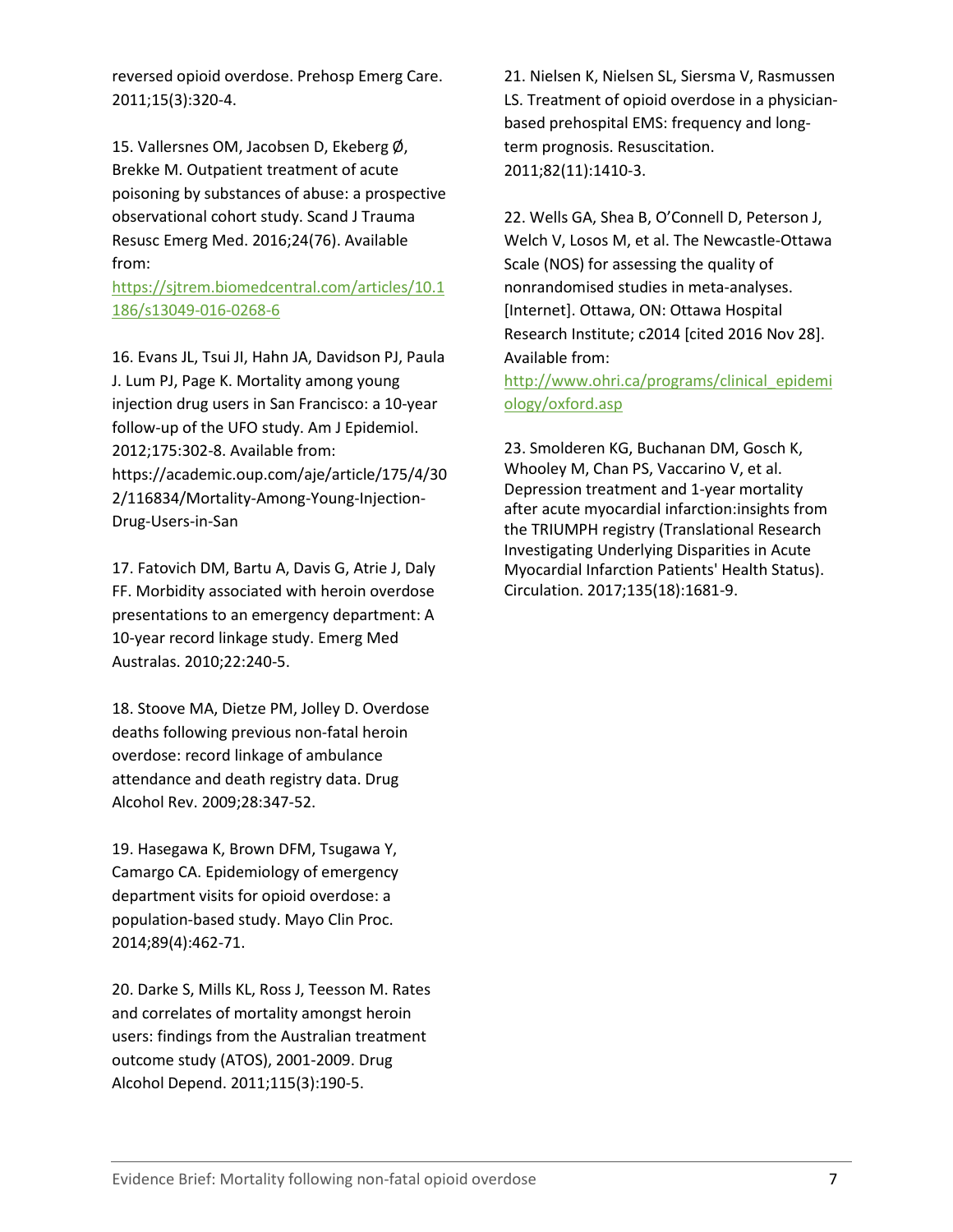# **Author**

Dr. Pamela Leece, Public Health Physician, Health Promotion, Chronic Disease and Injury Prevention

# **Contributors**

Tiffany Oei, Research Coordinator, Health Promotion, Chronic Disease and Injury Prevention Chetan Mistry, Research Assistant, Health Promotion, Chronic Disease and Injury Prevention Sue Keller-Olaman, Manager, Health Promotion, Chronic Disease and Injury Prevention Susan Massarella, Library Information Specialist, Library Services Beata Pach, Manager, Library Services

#### **Reviewers**

Dr. Heather Manson, Chief, Health Promotion, Chronic Disease and Injury Prevention Dr. Brian Schwartz, Vice-President, Science and Health Protection

#### **External Reviewer**

Dr. Aaron Orkin, Emergency Physician, Mount Sinai Hospital, Toronto, ON

# **Citation**

Ontario Agency for Health Protection and Promotion (Public Health Ontario), Leece P. Evidence Brief: Mortality following non-fatal opioid overdose. Toronto, ON: Queen's Printer for Ontario; 2017.

ISBN: 978-1-4868-0481-8

©Queen's Printer for Ontario, 2017

#### **Disclaimer**

This document was developed by Public Health Ontario (PHO). PHO provides scientific and technical advice to Ontario's government, public health organizations and health care providers. PHO's work is guided by the current best available evidence at the time of publication.

The application and use of this document is the responsibility of the user. PHO assumes no liability resulting from any such application or use.

This document may be reproduced without permission for non-commercial purposes only and provided that appropriate credit is given to PHO. No changes and/or modifications may be made to this document without express written permission from PHO.